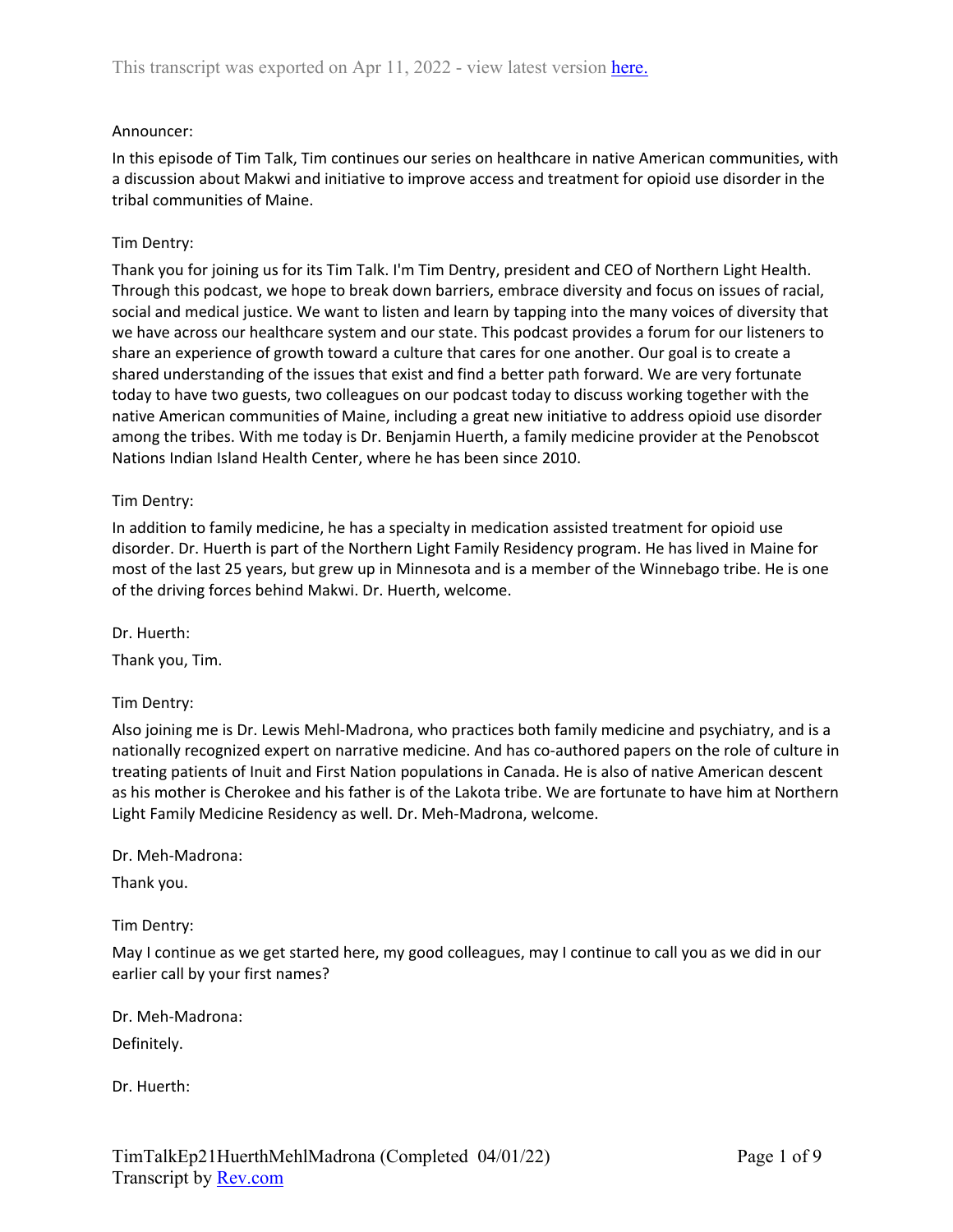# Please do.

## Tim Dentry:

Okay. Thank you, Ben and Lewis and please call me Tim. Opioid use disorder, to get this started, is a public health crisis only worsened by the global pandemic. And so I'd like to learn more about the Makwi initiative you are both a part of. And as you do that, could you perhaps share where your passion for this issue comes from, and how does it fit into the work we are talking about on this podcast about providing healthcare that is medically just? And maybe start with you.

### Dr. Huerth:

Thank you, Tim. I'm actually reminded of when I was a young boy growing up and going to the tribal clinic back in South Dakota. And I'm reminded of that because I remember how nice it was to have our own community clinic with people we knew and which seemed to support us. And in retrospect, I'm remembering how likely there weren't as many services available to us that probably other clinics had. And in thinking about that, it's almost reminiscent that we were thankful to have that community clinic, the tribal clinic, and yet we didn't know what we didn't have. I'm really glad you brought up this idea of medical justice because it sheds light on some of the inequalities that we don't even know exist, actually. So, Makwi was really born out of a moment of need.

### Dr. Huerth:

Early on I was working with Eric Brown as a resident in the residency program, and really the center for family medicine was about the only practice that took care of our pregnant women who had opioid use disorder. And it was a combined practice doing both in the same clinic. At that point, it was a unique thing. In the dilemma that presented itself, Eric had said we have some women who come from the tribes that we've taken care of during their pregnancy. And after their child is born, they didn't have a place to go back to for some of the opioid use disorder, for the MAT specifically. And so he wondered at that point and we wondered together, is this something that be possible? And so that's where it was born out of was this idea of trying to bridge that gap.

## Dr. Huerth:

We had tried multiple times to put something together. Initially had a model of actually providing the service from a distance. And with the changes that happened over that time, we actually were able to, instead of providing the service, we were more in a consultative trying to partner with the tribes into finding a way for MAT program to be either on site or to partner with somebody to have an answer to the question of, do we have this service available here? And so the quest to sort of make a partnership among the tribes combined with Northern Light or Eastern Maine Medical Center at that point, it started at that point. Mark, we actually did an assessment basically of all of the different tribal clinics. There's the Penobscot Nation, that's where I work.

## Dr. Huerth:

There's the two Passamaquoddy tribes in Indian Township and in Pleasant Point, and then the Mi'kmaq up in Presque Isle, and then the Maliseet in Houlton. One thing I noticed after each visit that we did, I noticed that there was sweet grass present every time we sat together. And that's where the idea of braiding all of these initiatives, all these efforts together into one braid really came from. There's another segment we could talk about sweet grass and so on, but I think the idea is that we were all on the same team and we were all trying to a place that we could find what role that might be at each of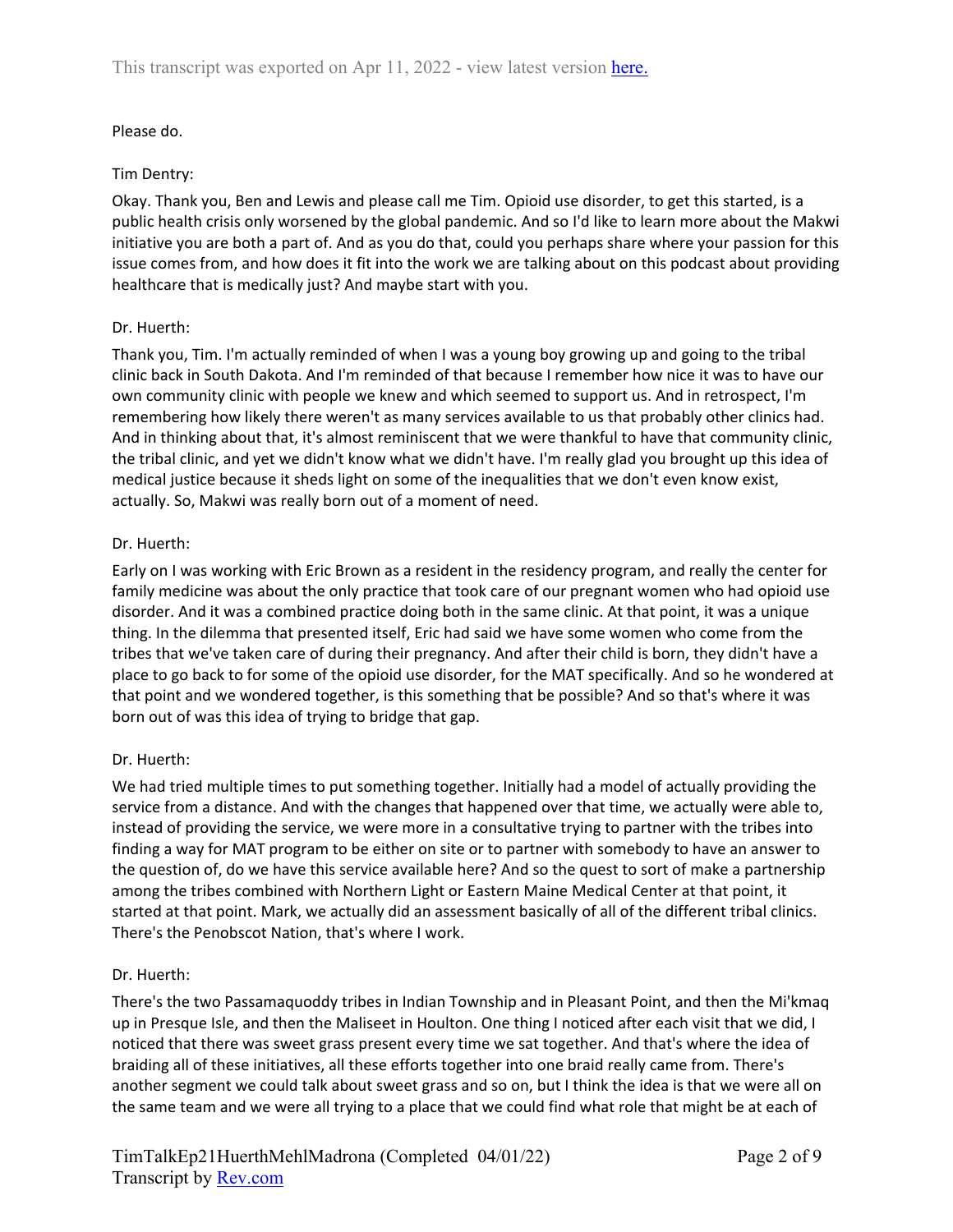the clinics. Whether it's actually providing care or whether it's really just kind of being around present. But that we're all really aiming for the same thing. And that's to have the service that was not there at that time available. So, that's Makwi.

## Tim Dentry:

That's wonderful. And thank you for putting it in such personal terms that all of our listeners, I know just like as I listen to you, can really visualize what you're talking about. And you speak to universal truths in my book. Quest to make partnership and braiding together isn't what we're all trying to do? And that's our unique opportunity in our society, but specifically what we can influence our health system, Northern Light Health to braid together. That's precisely what I'm trying to do as a CEO, and you just really put that in very vivid terms. Thank you. Lewis, what has been your experience in providing medically just healthcare? As I mentioned earlier, you have researched the role of culture and providing treatment to native populations in Canada. Could you share a little more about what you learned? And I'm so intrigued with the way we also, when I introduce you on narrative medicines. I think our listeners would benefit from from listening to your narrative.

#### Dr. Meh-Madrona:

So indigenous North American cultures are cultures of stories, and the wisdom is both stored and shared in the form of stories. So, one of my favorite authors, Leslie Marmon Silko, said that stories are everything. They're what gives us our life. If you don't have the stories, you don't have anything. I mean, what I've learned is that when one comes into a community, one sits down and listens to all the stories. In Canada and in the United States, the tendency is for health systems or in Canada, it was the government of Canada to sort of drop in and tell people what to do. And that didn't work very well. And what worked was to gather people together, often in talking circles where people sit in circle and no one interrupts anyone, and everyone has a chance to share. And people talk about how it is that they're suffering, and what it is that they feel that they need to suffer less to be healthier. And what are the obstacles that come up?

#### Dr. Meh-Madrona:

And so what I've often found myself in the position is, at least in my work in Canada was negotiating between what health Canada wanted to give and what the tribe wanted to receive, which were often quite different. And the more we could create a middle ground, the better the outcome. And I think it gets that culture is medicine, which is a phrase that circulates an Indian country. And so healthcare that incorporates culture is more effective and more accepted than healthcare that ignores culture. So, having sweet grass in the room in many contexts, smudging is a part of healthcare. Having elders involved is a part of healthcare incorporating language. I consult to the Wabanaki Health and Wellness MAT program. And one of the most popular groups for their MAT patients is beading group, because everyone wants to bead. And it's amazing what people talk about while they're doing things with their hands. So, that's just a small example of bringing culture into medicine. So, I think that's what makes it just is when it's not divorced from the people, but it grows out of the people.

## Tim Dentry:

Grows out of the people. That's really terrific. Stories are everything. You're absolutely right. That's why I appreciate both of you being here so much and putting it in such storied terms for sure. And when we talked the other day, some of the things that I wrote down and I've reread several times, and I wanna try to build it into the way I think, and operate and deal with individuals, and work with my colleagues is,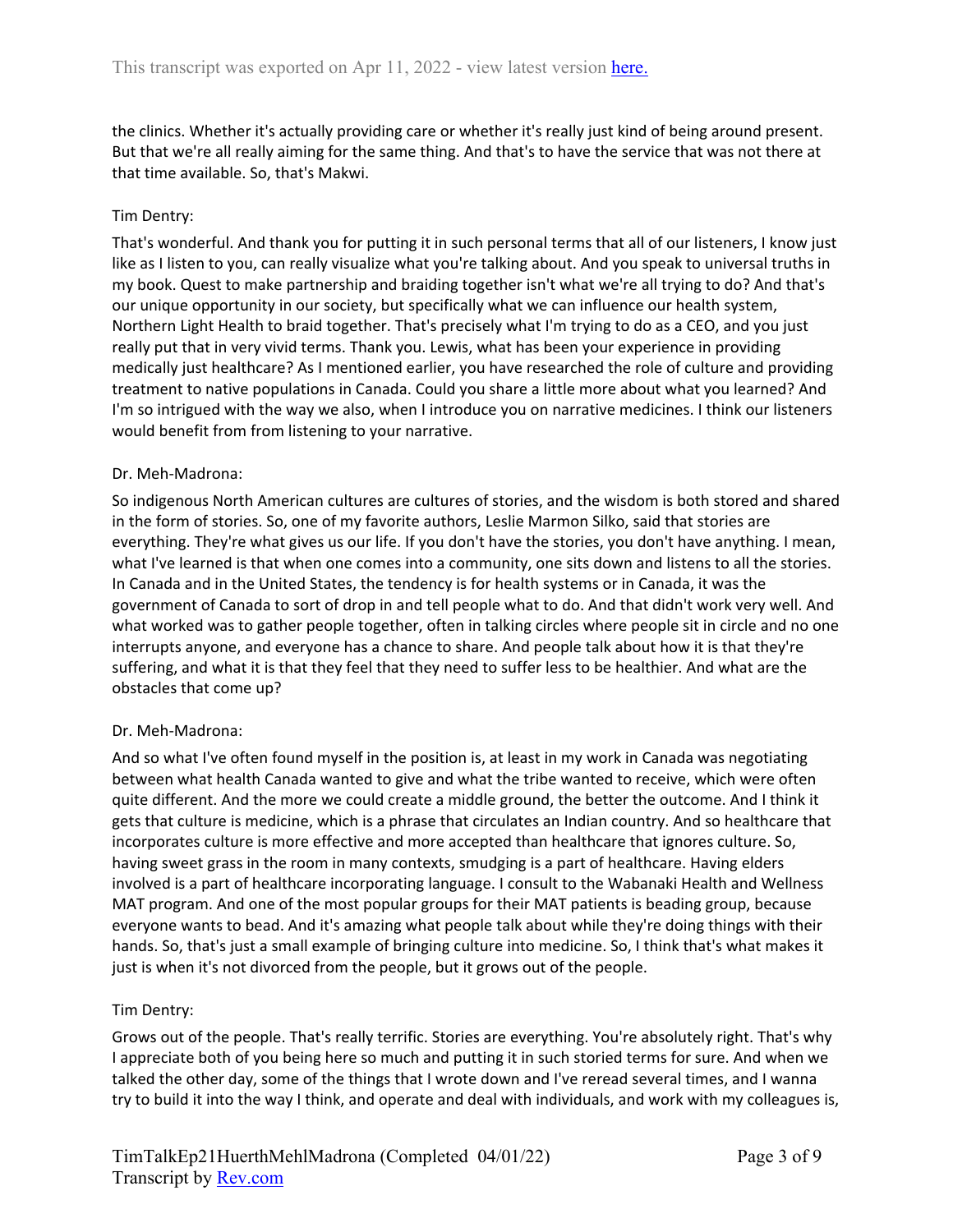you said things like we need to be mindful to not impose. And I think that's one thing that you were talking about in Canada, what is like the difference between what the government wants to give and what the communities need to receive, or would like to receive. And sometimes large organizations, whether it's a government or a health system, or what have you, talk past each other on those things, right?

## Tim Dentry:

And so what I hear you both say is how you make that in line and really braid that together to use Ben's term. Understanding how it is that people suffer are the words that you just share that really struck home with me also. So, I just really appreciate both of your thoughts that you've shared with us so far. I think you put it on a deep, personal level, which is what healthcare should be all about and connect to those that we serve in many, many ways. So, as I listened to you, and in our earlier time together, I mentioned and I think of social determinants of health. Unfortunately, it's a buzzword in a lot of ways and we are trying to breathe a life into what that means, social determinants of health.

### Tim Dentry:

What does that mean? What are we going to do about that? The term is sometimes compartmentalized in health systems, but we need to make it a major driver of what we do in Northern Light, for it is at the heart of living up to being known as a community treasure for those we serve. That's our vision. In your minds, what are the social determinants of health that you see in those that you care for as you listen to what people are suffering from? And if you would like to reply in the form of patient's stories, that would be even better. Ben, back to you.

#### Dr. Huerth:

Actually, I'm feeling compelled to jump in. Yes, thank you for that question. Hearing Lewis too, I'm reminded of that things tend to go top down as far as our ideas. We tend to look at data. We tend to look at large picture things, and sometimes we don't actually start with the grass level. And I think that's something that I've learned from this project, because I have a belief in that too, but it was really nice to be a part of something that basically it was really important. Even Eric was talking about early on. It's important to go see our people we're wanting to reach out to, and not just a phone call or emails. And by taking that time to really ask like, what are things like here right now? Is there any way that we can be of service?

#### Dr. Huerth:

I'll give Lisa soccer Sockabasin some credit for that too. She came in early on and really wanted us to be very mindful that by the size of the organization, we can be an imposing force just by being present. And so the important thing is that we're not here to help, we're here to be of service. And it was a great perspective because it shifted how I thought about this too, because it was really more about when we call it an assessment, what does that really mean? Well, actually it means we're sitting in the same circle in their territory and their land, their sovereign nation, and really saying, how can we be of service to you? And these are the things we have to offer.

#### Dr. Huerth:

And really it allows for each of the tribal clinics, each of the sovereign nations to be able to really help determine what their needs really are. So, it's a negotiation about the end product, which is this training or that training, or the service. Whatever it might be, it really individualize and recognized how each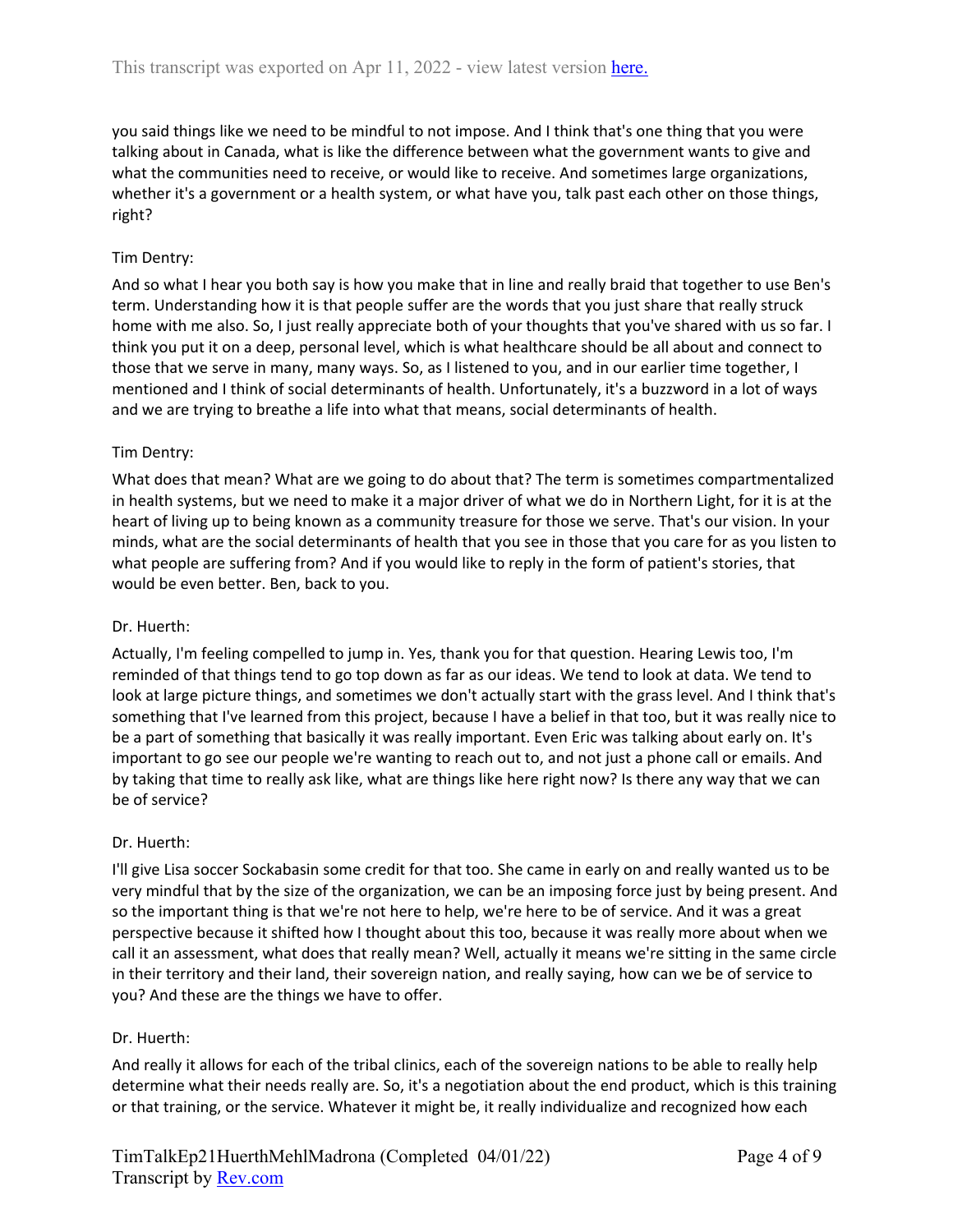place has its own needs, and who are we gonna ask to know that best then the people themselves. And so I kind of go back to that same thing that it's in a scenario like this and especially when it's outreach, and disparities in healthcare, it's great to go to the source itself and without any clear path, except to say, we're here to be of service. You tell us what you need and we can see what we can do. And if there's something else we can offer, we'll talk to you about it first, before we decide to do something like that.

### Tim Dentry:

Thank you, Ben. Lewis.

#### Dr. Meh-Madrona:

Yeah, I was thinking maybe more agreeing with Ben and also bringing it down to the individual level. And when we talked earlier, I told you a story about social determinants of health and a woman with diabetes. And I thought that was worth repeating. This is a Passamaquoddy woman with whom I became acquainted through my volunteering with Wabanaki Health and Wellness. And when I came to know her, she was living in a unheated garage without even a blanket, and had tremendous food insecurity. Was eating mostly terrible carbohydrates because they're super cheap. Simple carbs, donuts, things like that. And because she couldn't afford anything else, had no transportation to get to appointments. And so I was privileged to be part of a team with Wabanaki Health and Wellness in which we, in a sense, enveloped her and people went out to get her and I got her into family medicine clinic.

#### Dr. Meh-Madrona:

We started going over what was happening with her. We found out that she had a hemoglobin A1C of 11.4, which is tremendously awful. I mean, it's not what you wanna have. And she didn't even know she had diabetes. She weighed quite a bit and she had no idea how to eat or how to cook. She had nowhere to cook. She had no way to get to the store to get decent food. She had no money to buy it. One of the first things we did was get her a blanket, and people got mobilized about finding her housing. And we got food in that she could eat. And we got her to the nutritionist. Her Wabanaki psychotherapist started seeing her twice a week in walk and talk, so that they talked while they walked.

#### Dr. Meh-Madrona:

We got her into the Northern Light nutritionist who was incredibly hopeful to her, and offset her mother's advice that nature's perfect food was French fries, and actually taught her to eat vegetables. And so in three months, we got her hemoglobin A1C down to 7.4, which is amazingly better. And we got her housing and we're approaching some of her other chronic problems. Her obstructive sleep apnea, her weight, it's a whole community working together. And though I've only seen her maybe three times in the office, I hear about her from the Wabanaki team several times a week. I talk to her on the phone several times a week. I talk to her case managers. So, it takes a village to offset these social determinants of health. And I feel so privileged to be able to be a part of Wabanaki Health and Wellness, being a part of that village that can really offset some of these terrible deterrents to being healthy.

## Tim Dentry:

That's great. Thank you for sharing that story. It just reminds me of Maya Angelou's quote that I quote every week, at least, if not more, and that is, "People will not remember what you said or not remember what you did. They will always remember how you made them feel." And so I'm sure if that woman was here with us today, she would exactly describe how she felt through that entire process. And we got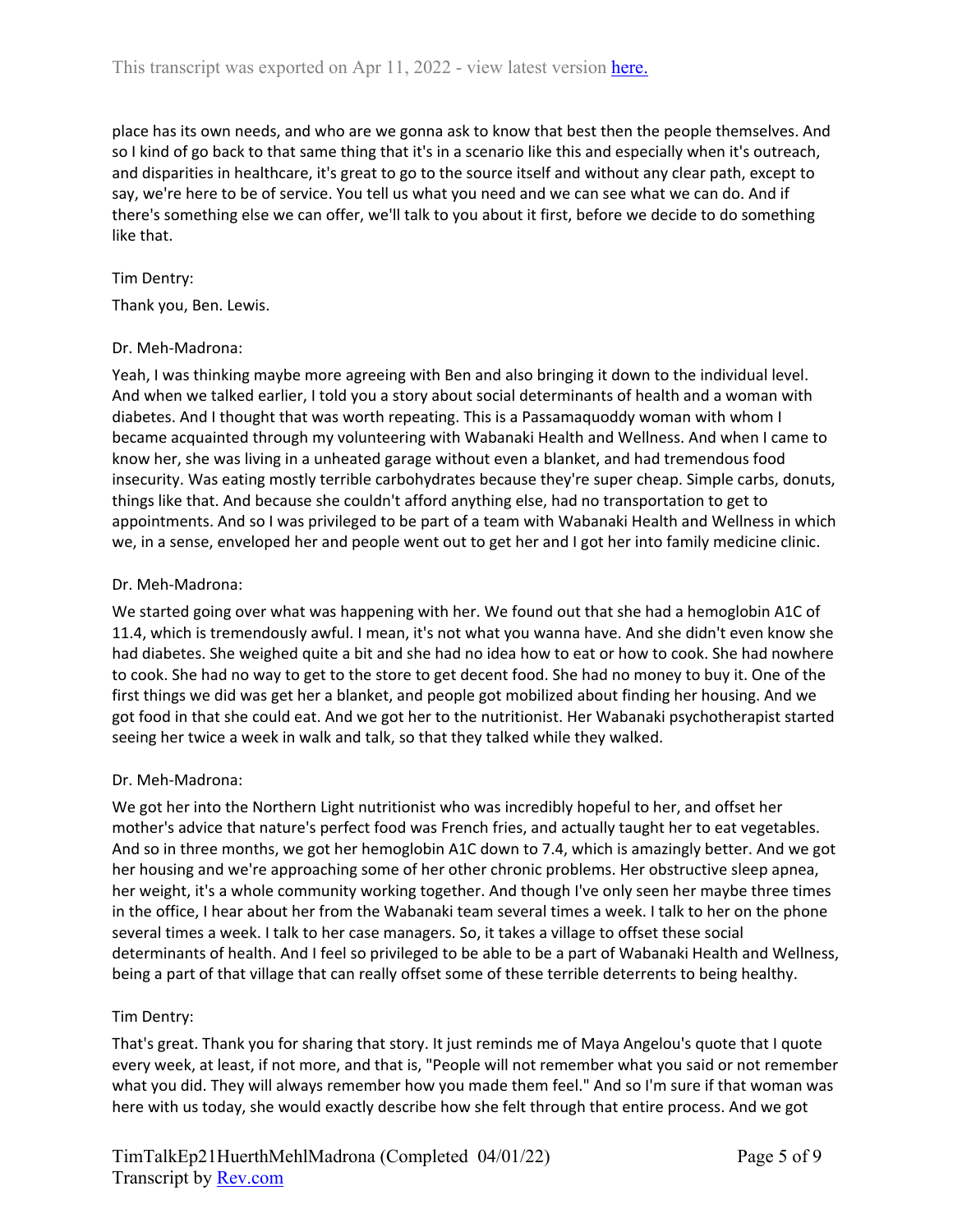that through the microphone today. So, thank you for that Lewis. As we begin to wrap up this podcast, I would really welcome your thoughts on how Northern Light can be more helpful to the native American communities here in Maine. Why is it important for us to reach out to the tribes? You've touched on that quite a bit today, and I'll just add my little bit of commentary to that question. And that is what you really connected with me when we talked about this was, it's not just a programmatic answer, oh, these programs would be good. It's trust building efforts. So, take that question where you would like. What can we do in a better way?

## Dr. Huerth:

There's so many ways to answer that question. Working both within Northern Light, as well as a tribal clinic, I get to sort of see the differences, the similarities and so on. And I'm thinking about it as, let's just say it's even further north, Mi'kmaq or Maliseet way or so on. And you basically have a facility with an abundance of services. Northern Light, it's almost a wealth of health and everywhere from the imaging to reliable labs that are quickly to consultations, to this system that works as a whole with an abundance.

### Tim Dentry:

We need a doctor, we go out and get locums. We need nurses, we get travelers. Yeah.

### Dr. Huerth:

Right, right. This abundance is a good thing to have. The thing that I always try to be careful of though is, it's not about charity work, right? It's not about sort of saying, well, I feel bad for you, so let's help you out. That's why I was smiling because I don't want to get too controversial on that. But at the same time, I want to recognize that the tribes have healthcare available. They're doing a good job. And so it's not a matter of deficiencies, right? It's a matter of, how can we partner in this? And I think the question of why is it important, I posed that question also. Because I think it's important to ask that. It's not about charity, right?

## Dr. Huerth:

It's not about giving something to those in need. To me, it's more like, how do we help our partners within the state? Northern Light's covering at least a third of the state. How do we rise our partners that are not within the walls of this organization? To me, the tribes are perfect because you have these functioning clinics that maybe need a few things here and there that they could use in a partnership. It's not that they need it and they need the charity, it's more like they would need a partner to really bring that together. I think the important part is not so much that Northern Light has these services that we can offer. That's part of it, but the conversation is probably the most important part.

#### Dr. Huerth:

So, how do we engage the tribes in such a way that it's a productive conversation, where the size and the services doesn't feel intimidating? We're gonna come in here and do something for you, but more like a grassroots totally unassuming assessment. And you can call it that. And basically it's just sitting down and talking with the right people. And not that the solution will be figured out after one conversation. In fact, probably it won't be the first conversation. It'd be more like the ongoing conversation. That would be a reflection of a partnership rather than sort of a donation or a charity type of one time deposits. So, to me, I think that would be really huge. By rising up our partners in the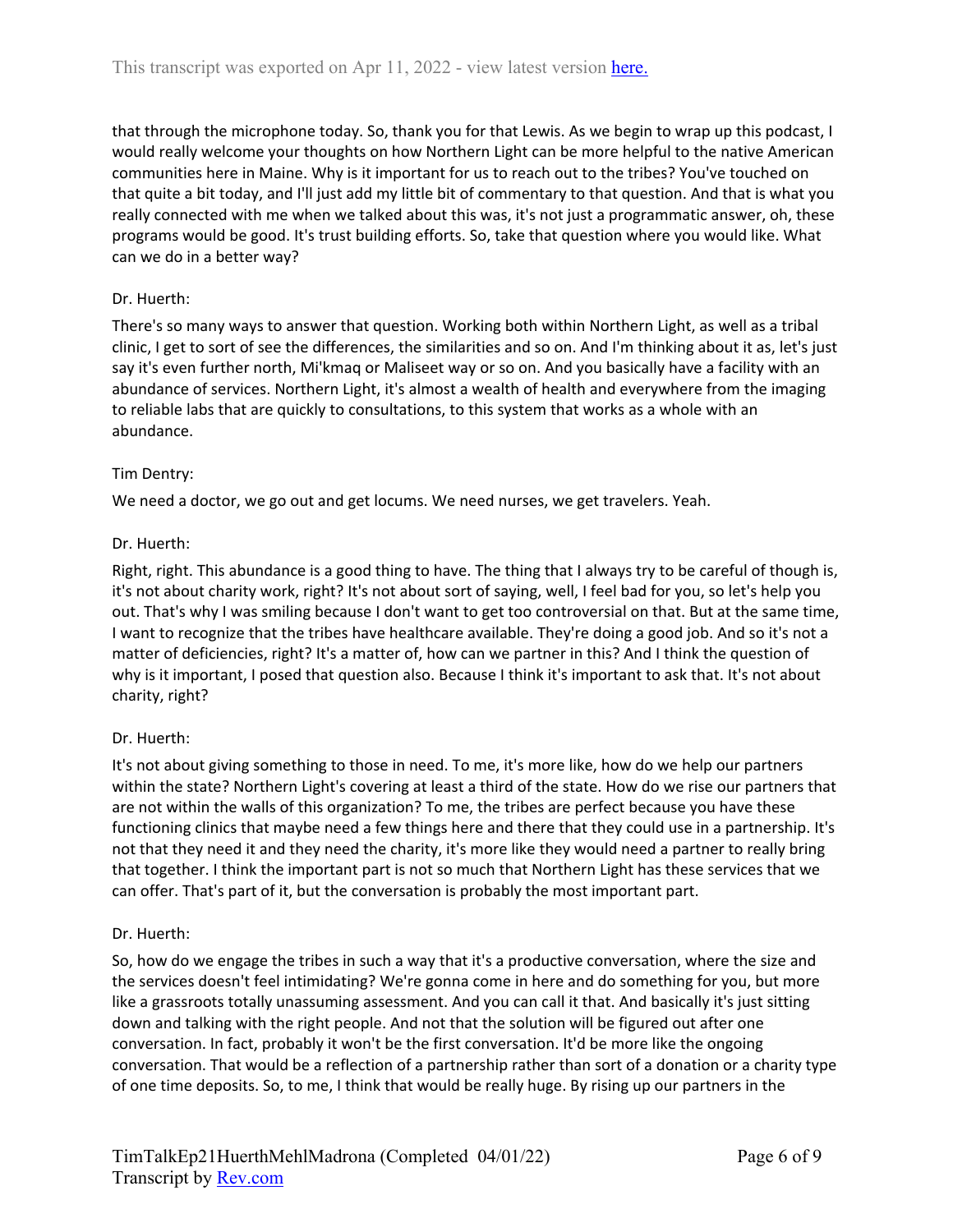communities that are not within the system, it's nurturing a partnership that you start and then just continue on.

#### Tim Dentry:

Thank you, Ben. Lewis, any thoughts?

#### Dr. Meh-Madrona:

Yeah. I think it's about out sitting with the people providing the services and asking them, how can we serve you? And a couple examples of that. So, Sharon Jordan and I probably talked for three years about the need for crisis services. And somehow that sparked the grant writers to write the grant and now there's crisis services. And so now I'm their volunteer psychiatrist for Wabanaki Crisis Services. And they have a dedicated psychotherapist, and they will go out at 2:00 AM when it's needed to provide crisis services on the island, or once the psychotherapist went to rescued someone from a gas station between Ellsworth and somewhere. And she took her dog to protect her. And that came out of a conversation that began three years ago. And there's another conversation that we've started to have, which is as Makwi is starting to come toward its end, I sat down with the case managers and the staff of the MAT program at Wabanaki.

### Dr. Meh-Madrona:

And I had all these ideas of what we should do next, and I was smart enough not to say any of them. And I said, so what should we do? And they're like, lifestyle. We have to work on lifestyle. Lifestyle for recovery, exercise, good food, diet. How are we gonna do that? What are the obstacles? And to my surprise, it turned out that one of the tribal members had written a master's thesis on barriers to exercise on the Passamaquoddy reservation. So, now people are starting to brainstorm about how to get money to do that. So, I think that starting conversations in a supportive way without forcing our ideas on people, because I'm as guilty as anyone, I suppose, of thinking my ideas are the best ideas. They're probably not. The best ideas are the one that come from the people who need to implement them. And so the more Northern Light can help with that, I think the more it will be seen as a trusted partner. A place where people wanna come as opposed to dread coming.

## Tim Dentry:

Yeah. Very well stated both of you. Thank you, Louis. Thank you, Ben. Just a couple of reflections. How can we be of service or specifically the words you just used, how can we serve you and then start with that. I'm reminded of a prior podcast of we had. We had [inaudible 00:27:04], and I don't know if you listened to that. And listening audience, go back and listen to that one if you'd like. He's a transplant surgeon. And in so doing, he realized that obviously the supply of organs was very low. The demand was very high. And so the scientists had a hard time figuring that out. So, he went to the populations in the specific case of the black populations and said, "Here's our issue? What can we do?" And he said the best ideas came as you just said, Louis, and as you said as well, Ben, from those that we were asking.

## Tim Dentry:

Because his tenor was, how can we serve you? How can we do this together? How can we work together? And absolutely it's not about charity work. My real hope, almost a desperate hope, I'll put it that way, is that no one ever looks at any care that we provide as being charity work. Whether you believe in a higher power, a higher cause, what have you, it's what we're absolutely here for. To me, that's why we're on this earth is to care for one another. And so that's not the definition of charity, it's a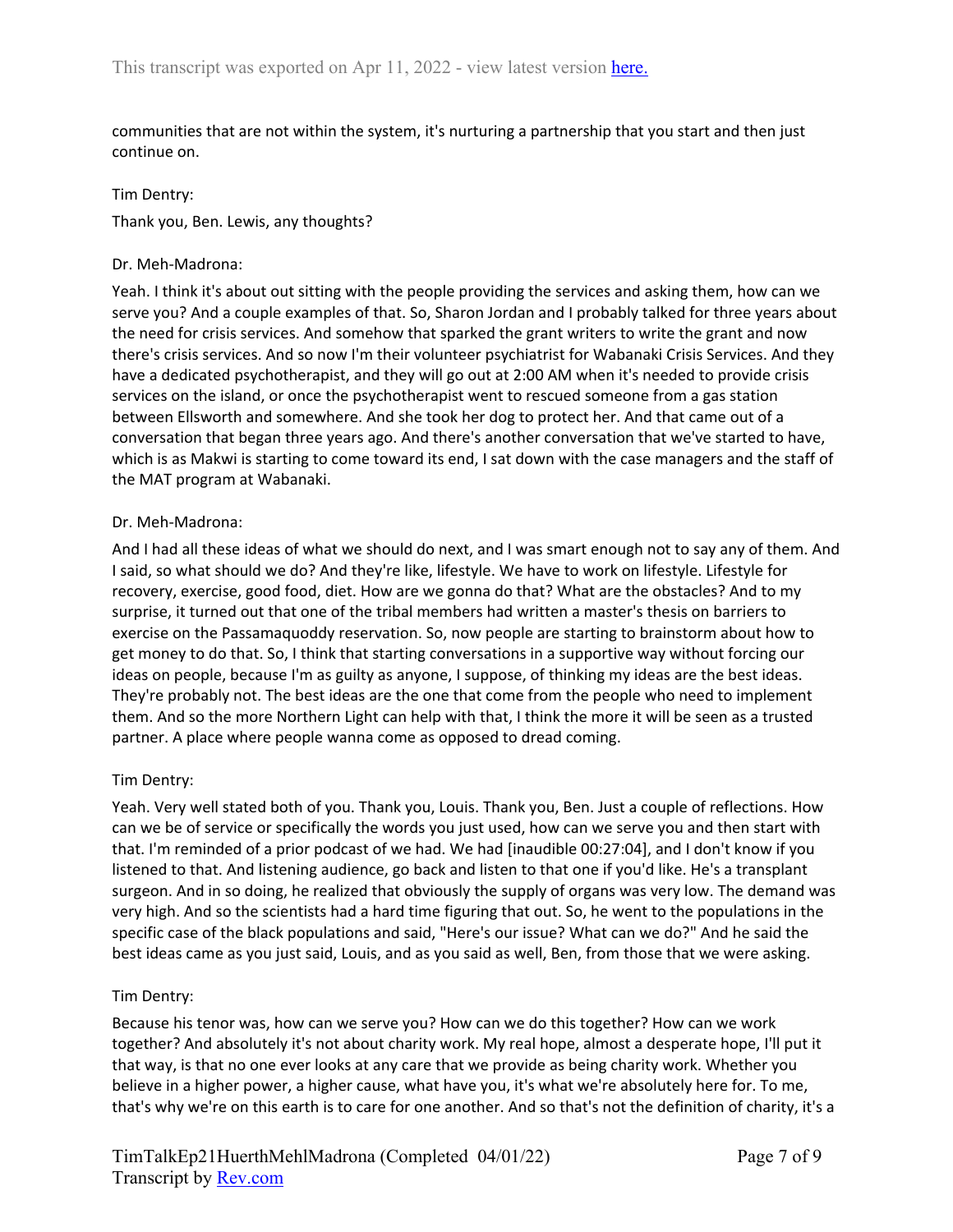definition of being human and what we should do. So, thank you both so much. Are there any other thoughts that you would like our listeners to take away from this excellent, excellent conversation?

### Dr. Meh-Madrona:

Well, I think historical education is important, because many people in Maine don't know the history of European contact with the tribes. And aren't aware that it was a progressive eradication and elimination, and shrinkage of land to what small patches exist now. Or that the first reservation in Houlton was built on the town dump, or that native children were five times more likely to be removed from their families than non-native children in the past, and the whole residential school quest problem. So, there's a lot to overcome and there's this notion of intergenerational trauma, which we now know to be epigenetic transmission of the experiences of trauma that it gets passed through the generations. And so we have a lot of work to do to overcome the past. And I think it's important for all the people of Maine to be aware of that and to understand some of the historical origins of the difficulties that exist today.

Tim Dentry: Thank you, Louis. Ben.

Dr. Huerth: Can I explain epigenetics real quick?

Tim Dentry:

Please. Sure.

Dr. Huerth:

I'm just thinking about the listeners more because I'm sure we're all aware here.

Tim Dentry:

Thank you.

Dr. Huerth:

Because I think it's fascinating. Actually, I heard about this concept probably a good eight years ago now, where we always think of things being passed by generations through DNA. But epigenetics is actually at the level above that. And basically the short of it is that it may not be like directly genetic, but it's passed on by generation to generation to generation. They did a study on pregnant women, actually, and they looked at sort of the epigenetics of a mother who had the support, had the community, really was surrounded by good care, not only just the medical, but like in communities and home life, and they looked at the epigenetics of the kiddos.

Dr. Huerth:

And then a mom who is experiencing trauma through pregnancy. And you can see the difference. And the second part of that understanding is that it takes about seven generations, which is a significant number. If you're within native people, you'll hear the significant sevens, a very significant number. So, it takes about seven generations for that trauma to be eliminated. So, we're talking about great, great, great grandchildren. And that's basically us. We're in that generation and we're in that spectrum of the